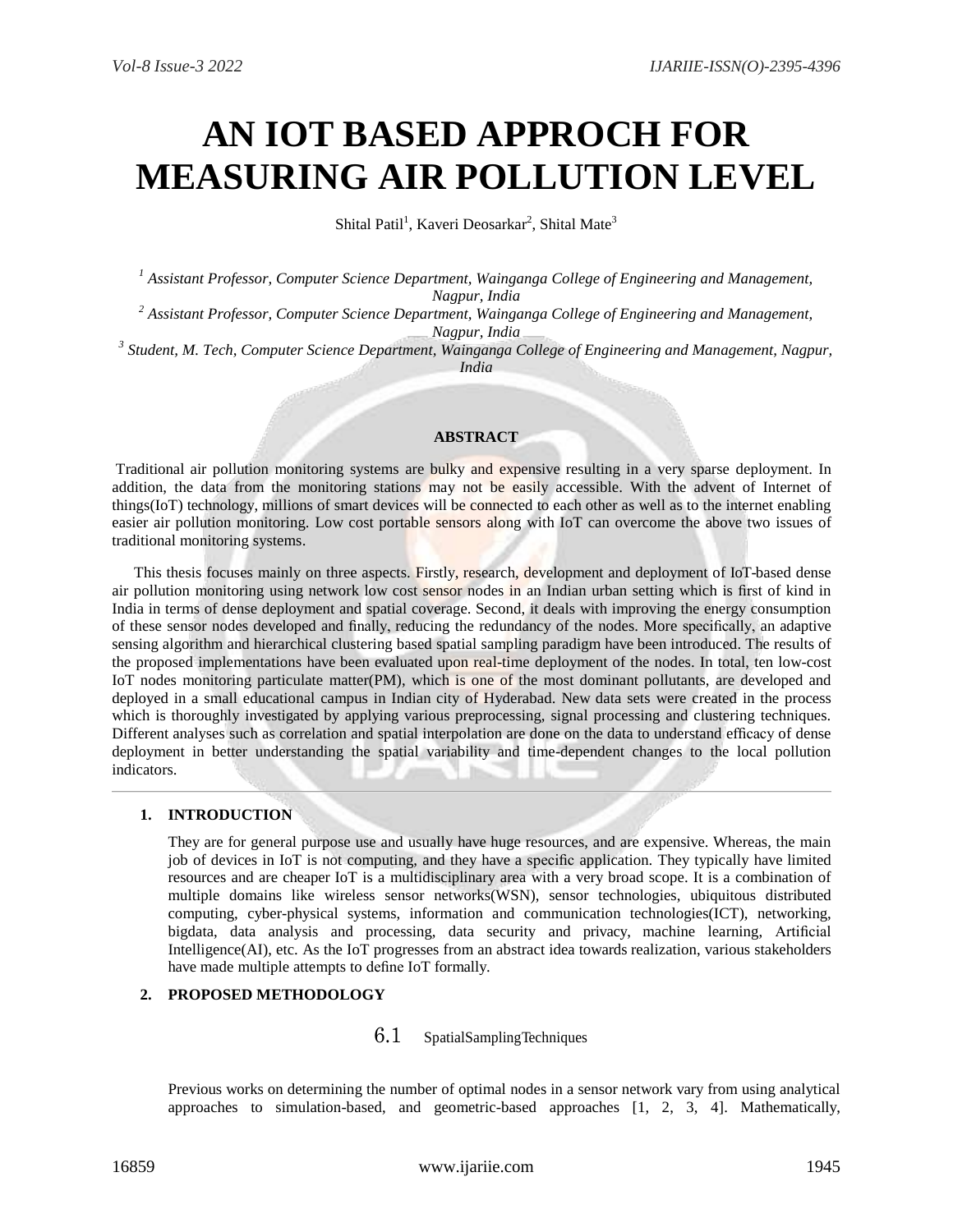environmental phenomena in a space can be modeled as a spatio-temporal random field. Now the problem becomes sampling the assumed random field. In [1] and [2], the random field is modeled as a Gaussian process, and the sampling strategies are discussed accordingly. Within a spatial setting, we use geometrical arrangements like Voronoitessellation [3] for deciding the optimal location of nodes. In [4], the Monte-Carlo simulation-based approach is used to decide these sensor nodes. However, there are issues with these approaches. None of the approach erase data-centric and do not use an already existing sensor network. In [1] and [2], the main issue is how the approaches

Depend on the nature of the process. The issue with the approach in [4] is that the environmental parameters are not always same.

#### **3. DESIGN AND IMPLEMENTATION**

This chapter introduces the development and deployment of PM monitoring sensor nodes at the IIIT-H campus. A description of the sensor nodes and their physical deployments for collecting the data set is presented, along with the insights gained from applying various preprocessing, correlation, and spatial techniques on the dataset.



(B) Circuitdiagram



Fig. 1(a) and 1(b) show the block architecture and circuit diagram, respectively, of the PM monitoring sensor node developed at IIIT.

# **RESULT ANALYSIS**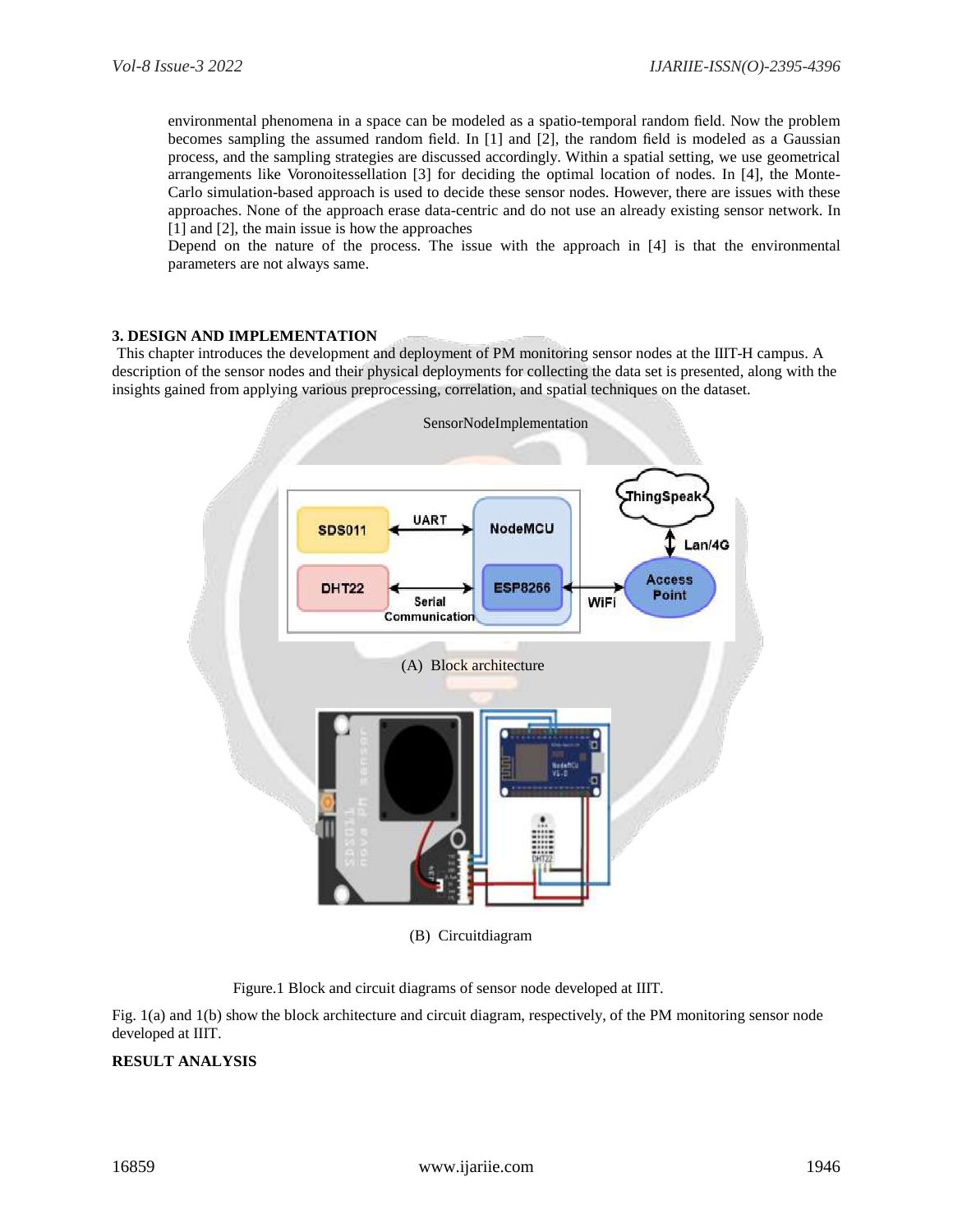The framework mentioned is applied to clean and pre-processed datasets. The results sectionis organized as follows, 6.4.1 explains the dendrogram obtained for the data and quality of the solution using the cophenetic correlation values. 6.4.2 deals with the geographical distance-based priority order and the clustering of nodes based on heights in the corresponding dendrogram. Fig. 6.4.3 present the results for spatial interpolation and reconstruction errors.



# 6.4.1 *Dendrogram and Cophenetic Correlation*

Figure 6.3 Dendrogram representation of hierarchical agglomerative clustering with complete linkage and correlation based dissimilarity

#### **5. CONCLUSIONS**

The work presented in this thesis can be broken down into three parts: spatio-temporal analysis of deployed air pollution monitoring network, maximum frequency based adaptive sensing approach for improving the energy consumption in particulate matter nodes, and hierarchical agglomerative clustering based spatial sampling to remove the redundant node in a deployed IoT monitoring network. The following three paragraphs conclude the work presented on these three topics.

In chapter 4,the dense deployment of IoT nodes has been evaluated for monitoring PM values in the urban Indian setting. A description of these sensor node designs and the two WSN deployments for data set collection was presented. The data preprocessing andanalysis tools applied to the datasets were discussed. The measurements that have been done over more than five months clearly show a significant increase in PM values during Diwali and a noticeable reduction in PM values during national lockdown during COVID-19. It has been shown that the correlation coefficient between some nodes in the same campus has low values demonstrating that the PM values across a small region may be significantly different.Moreover, the IDW-based spatial interpolation results on the day of Diwali show significant spatial variation in PM values in the campus just a few hundred meters apart for PM2.5andPM10.The results also